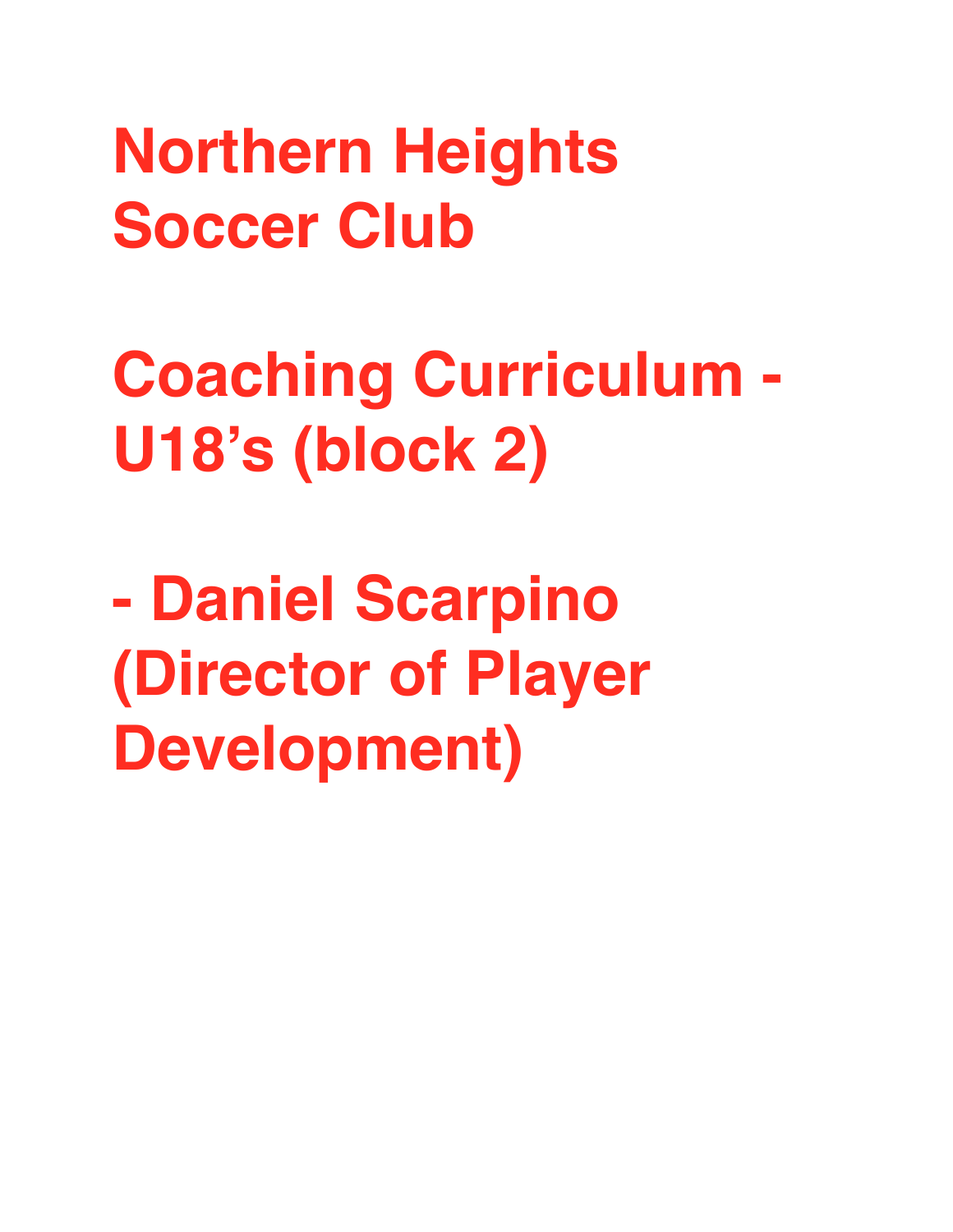## **Template Overview**

## **Time Slot Template**

10 minutes -> Warm up + plyometrics

20 minutes -> Technical/tactical work (small-sided game segment)

20 minutes -> Technical/tactical work (analytical segment)

30 minutes -> Normal game play

5 minutes -> Cool down + debrief